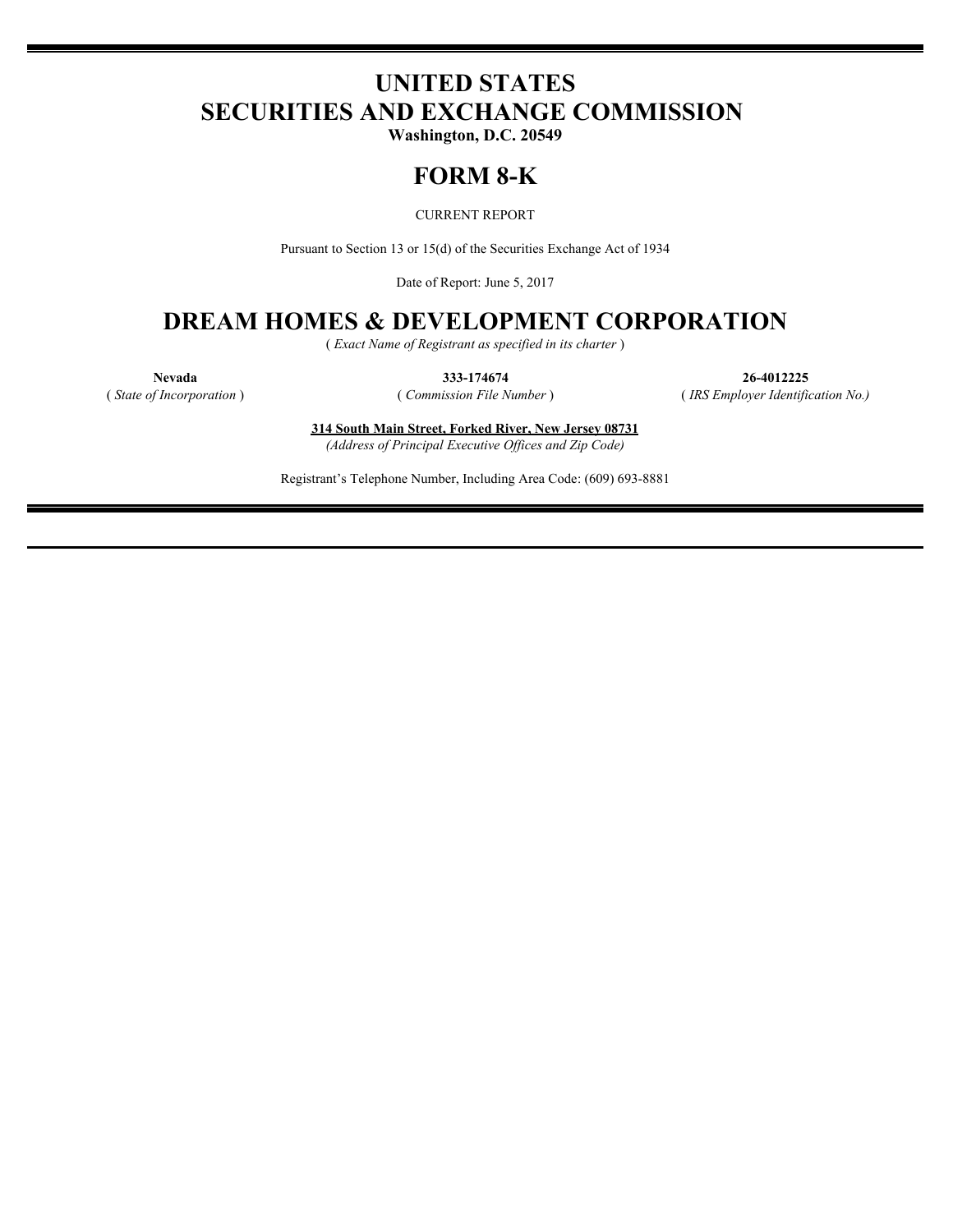#### **2.01 - Completion of Acquisition or Disposition of Asset**

Dream Homes acquired four home construction projects in the Company's market area that are in various stages of construction. These projects will be the first projects in Dream's new modular division. The projects were acquired from Jersey Modular. The locations of the four projects are follows:

105 Arnold Ave, Point Pleasant Beach. 45 Sage Court, Toms River. 328 Stephan Ave., Toms River 1 Burlington Ave., Leonardo

Along with the acquisition of the projects, Lou Obsuth, formerly with Jersey Modular, will join the Company and become Vice-President of Sales. Lou will head Dream's new modular division from the new showroom in Point Pleasant. Lou has an extensive existing prospect and client base, and is also a licensed electrician.

**2.01 - Completion of Acquisition or Disposition of Asset**<br>Dream Homes acquired four home construction projects were acquired from Jersey Modular. The locations of the four projects are follows:<br>projects in Dream's new mod renovation and new construction field. Joe developed and led the elevation, renovation and new home division for a competitor over the last four years and was responsible for \$8 million in sales during that time. Joe is a graduate of Fordham University in New York and holds a Bachelor of Science in Computer Science and a Master's Degree in Business Administration. Prior to his career in construction, Joe was a computer science and math professor at Richard Stockton College of NJ 2.01 - Completion of Acquisition or Disposition of Asset<br>
Decay regional four same incentioned projects in the Company's market area that are in various stages of construction. These projects will be absorbed to the<br>
Howev T28 Kinhas (ver, Tow River) is the projects. Lou Obsulis, farmedy with Jean-y Modular will join the Congrany and become Vice-President of Sides. Lou will fixed by the Congrany and the securities of the acquire of the proje

Lou Obsuth and Joe Pascucci have not been added as either corporate officers or directors of Dream Homes.

Press Release issued on Thursday, June 1, 2017:

Dream Homes Adds Key Management / Sales Personnel and Starts New Modular Division in Point Pleasant, NJ

#### *CEO Vince Simonelli conducts new audio taped interview to discuss current and recent developments*

announces the addition of key personnel and a new division to its Company. These developments are designed to further grow the business, enhance its offerings, and service additional projects.

Dream Homes has hired Joe Pascucci as its VP of Business Development. Joe has extensive sales, marketing, and management experience in the renovation and new construction field. Joe developed and led the elevation, renovation and new home division for a competitor over the last four years and was responsible for \$8 million in sales during that time. Joe is a graduate of Fordham University in New York and holds a Bachelor of Science in Computer Science and a Master's Degree in Business Administration. Prior to his career in construction, Joe was a computer science and math professor at Richard Stockton College of NJ.

The Company has also hired Lou Obsuth as its VP of Sales. Lou has been successfully running a modular company, Jersey Shore Modular, for a number of years. extensive existing prospect and client base. Lou is also a licensed electrician.

The office and showroom in Point Pleasant will allow Dream Homes to better serve the northern Ocean / southern Monmouth region of New Jersey, and will complement the main office in Forked River. The showroom offers a complete kitchen, bath, flooring and finish design center.

To further communicate these personnel additions and company developments, President and CEO Vincent Simonelli has conducted an audio taped interview that can be heard at:

http://wallstreetanalyzer.com/2017/05/31/dream-homes-and-development-corp-otcqb-drem-ceo-interview/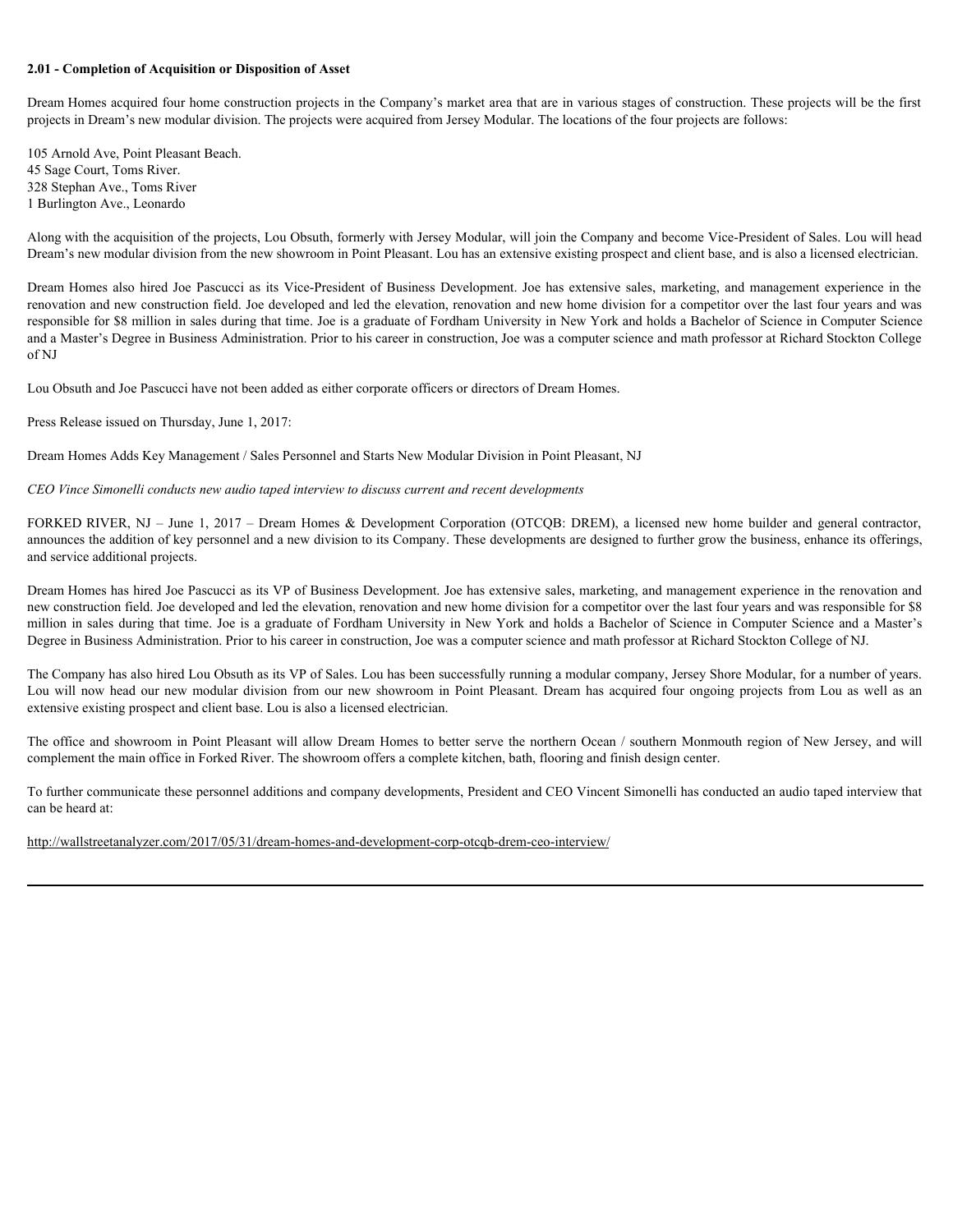#### Management and Personnel Overview:

Dream Homes is led by Vincent Simonelli, who has been directly involved in the development, construction and sale of over 2000 home and commercial projects since 1993 in New Jersey. In addition to developing and building over 1600 single and multi-family units, Vince developed an additional 1000 units which were sold to other national builders.

In addition to Vince, Dream Homes has three regional project managers, who manage construction projects in each of its three building regions.

Tim Tennis has over 30 years' experience in both commercial and residential applications. In addition, Tim is or was licensed in all 3 mechanical trades (plumbing, electric and HVAC) and brings a wealth of structural experience to the table. Tim oversees and runs the busiest Dream region, which is the northern Ocean region and has directly overseen over 80 elevation and new home construction projects for Dream.

Jorge Sandoval has been with Dream Homes for four years and has extensive experience in residential renovations. Jorge has managed over 75 elevation and new home construction projects for the Company.

Michael Boccino is a recent addition to our construction management team and has over 35 years' experience in both residential and commercial projects. Michael also has extensive experience in management and construction of new home developments and will be overseeing one or more of the projects Dream Homes has in the pipeline.

Additionally, Dream Homes has three separate framing crews, its own plumbing crew, its own dedicated HVAC crew and a licensed electrician on staff.

#### **About Dream Homes & Development Corp.**

Management and Personnel Overview:<br>Dream Homes is led by Vincent Simonelli, who has been directly involved in the development, construction and as it of over 2000 home and commercial projects<br>over 1991 in Vero Parage In ad aspects of a building project from design, architectural, engineering, and construction. As licensed new home builders and general contractors, Dream Homes is actively raising, renovating and reconstructing homes up and down the New Jersey shore area. In addition to its renovation and elevation division, Dream has several properties in development, comprising new single-family homes and townhome projects. Please visit our website at www.dreamhomesltd.com.

#### **About Wall Street Analyzer:**

The Wall Street Analyzer's staffs of writers, analysts, publishers, producers, market researchers, and PR professionals aim to provide investors with the tools they need to make informed decisions on buying stock. Our staff is a mix of financial professionals and media savvy individuals whose experiences bring the best talent from both ends of the spectrum. On one hand our financial experience gives us the ability to identify promising, off the grid companies before they are uncovered by the rest of the market, and on the other hand our media experience allows us to produce interviews which appeal to a large audience because we provide a format in which more investors can understand a featured companies' upside.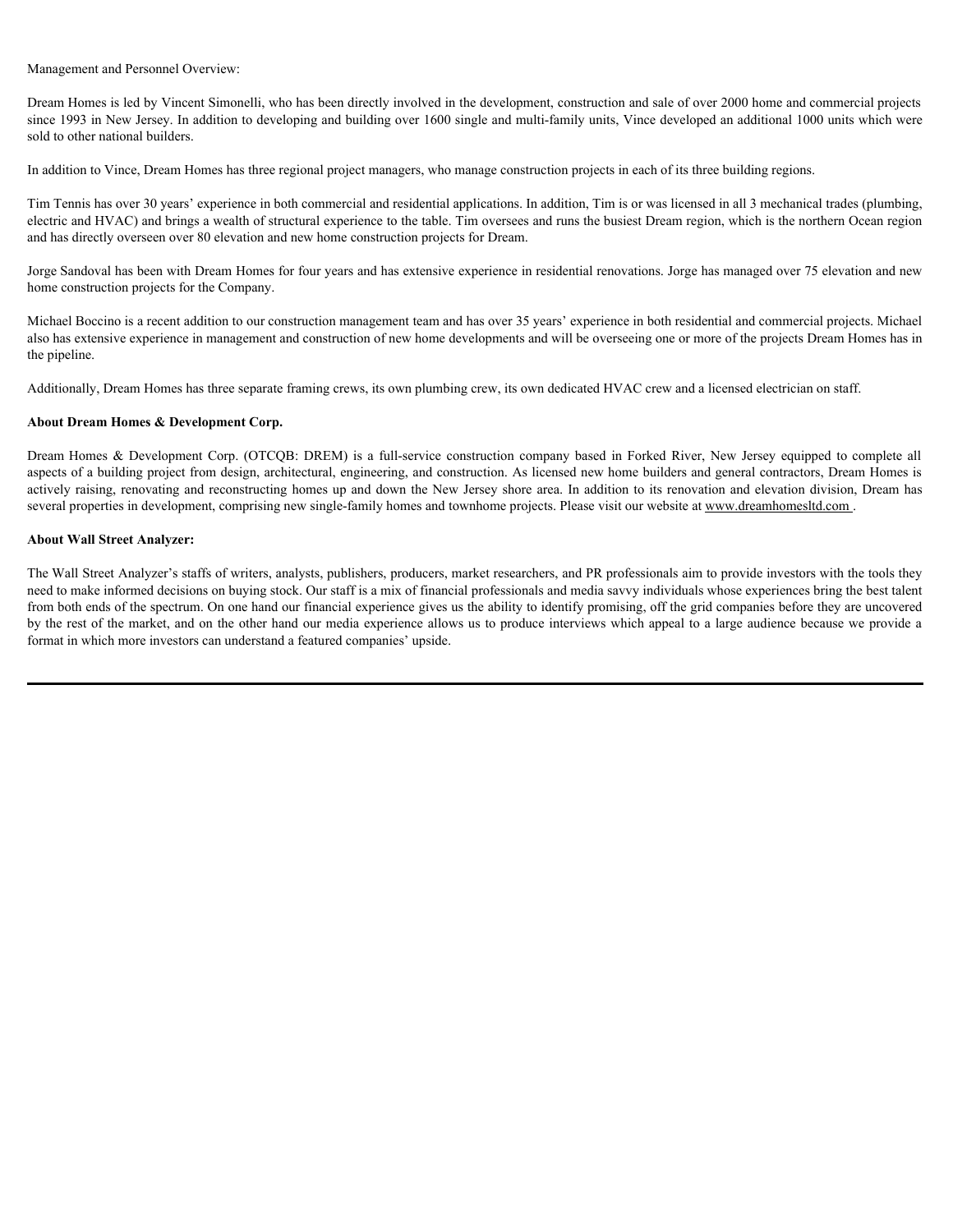#### Forward-Looking Statements

This press release may contain forward-looking statements. The words "believe," "expect," "should," "intend," "estimate," "projects," variations of such words and Forward-Looking Statements<br>This press release may contain forward-looking statements. The words "believe," "expect," "should," "intend," "estimate," "projects," variations of such words and<br>similar expressions identify for Forward-Looking Statements<br>
This press release may contain forward-looking statements. The words "believe," "expect," "should," "intend," "estimate," "projects," variations of such words and<br>
similar expressions identify f Forward-Looking Statements<br>This press release may contain forward-looking statements. The words "believe," "expect," "should," "intend," "estimate," "projects," variations of such words and<br>similar expressions identify for Forward-Looking Statements<br>
This press release may contain forward-looking statements. The words "believe," "expect," "should," "intend," "estimate," "projects," variations of such words and<br>
similar expressions identify f Company's respective filings at www.otcmarkets.com .

#### **Company Contacts:**

Dream Homes & Development Corp. Vincent Simonelli, President & CEO Office: (609) 693-8881 Email: vince@dreamhomesltd.com

#### **Investor Relations:**

Green Chip IR Attn: Matt Chipman Office: (818) 923-5302 Email: matt@greenchipir.com

Link to press release:

http://www.marketwired.com/press-release/dream-homes-adds-key-management-sales-personnel-starts-new-modular-division-point-otcqb-drem-2219730.htm